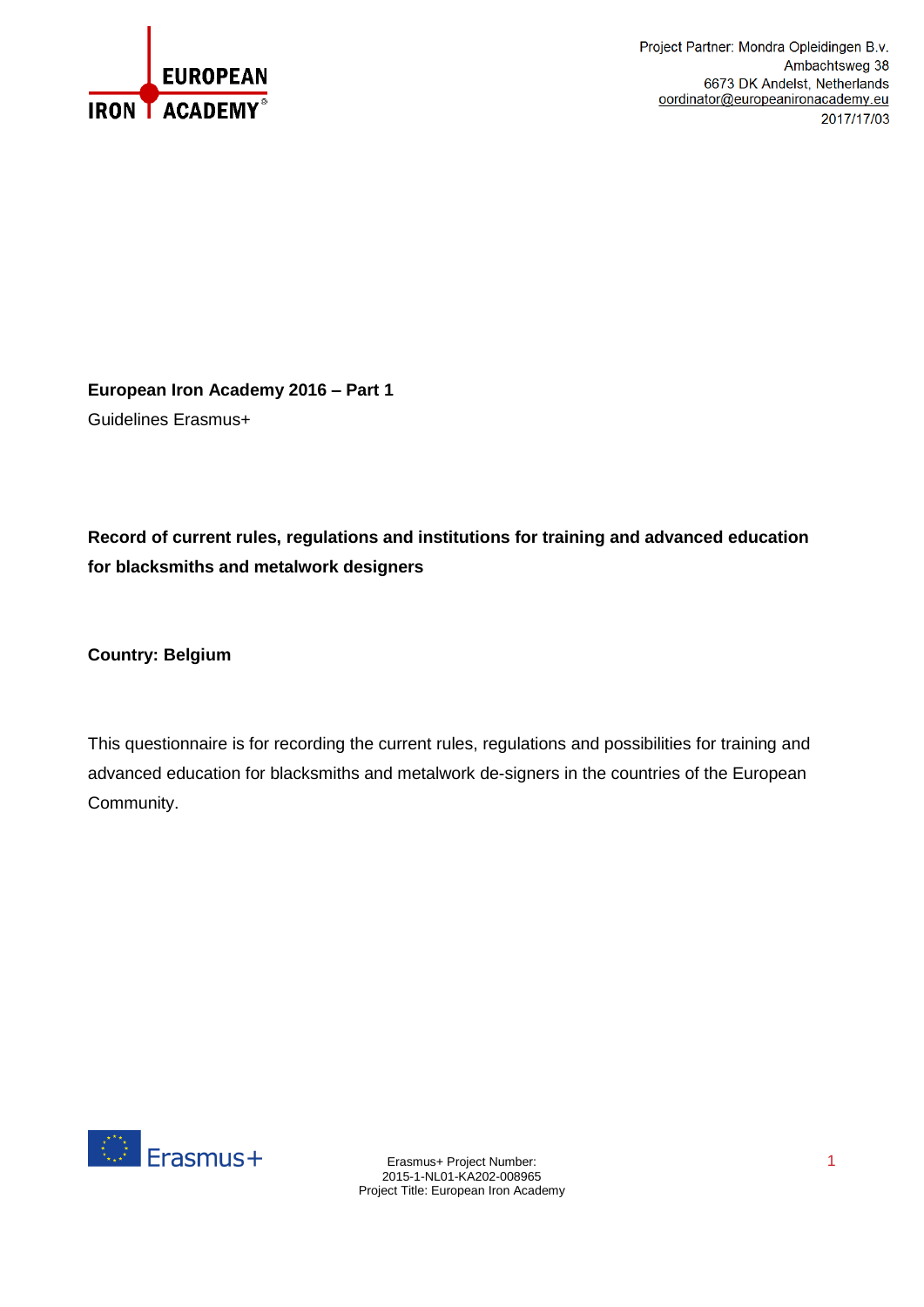

1. Which ministry is responsible for education in your country? *Address / persons responsible*

Education in Belgium is a community affair. The ministry of Education and Training is responsible for Flanders (minister Hilde Crevits), for Wallonia it is the Ministère de l'Education (minister MM Schyns).

2. Which trade/professional association is responsible in your country for blacksmiths and metalwork designers? *Address / persons responsible*

Flanders does not have a professional organisation for forging specifically. However, there are some professional organisations that are broader, like the [VLAMEF,](http://www.vlamef.be/nl/Sectornieuws) the Flemish Metal Federation for the KMO. Wallonia has the Union des Artisans du [Patrimoine.](http://www.uniondesartisansdupatrimoine.be/accueil)

3.a) Who is legally responsible for the training of blacksmiths and metal-work designers in your country?

*(Please find out the addresses, websites, and contacts. Try to obtain the training targets in writing and attach these to your research data and write a short resume for our joint Erasmus Report).*

3a) see question 4 for the different trainings and governing bodies

3.b) Which grants or aid/help (governmental or private) is offered in your country and on which conditions? *(Training grants, loans, accommodation whilst away from home)*



Erasmus+ Project Number: 2 2015-1-NL01-KA202-008965 Project Title: European Iron Academy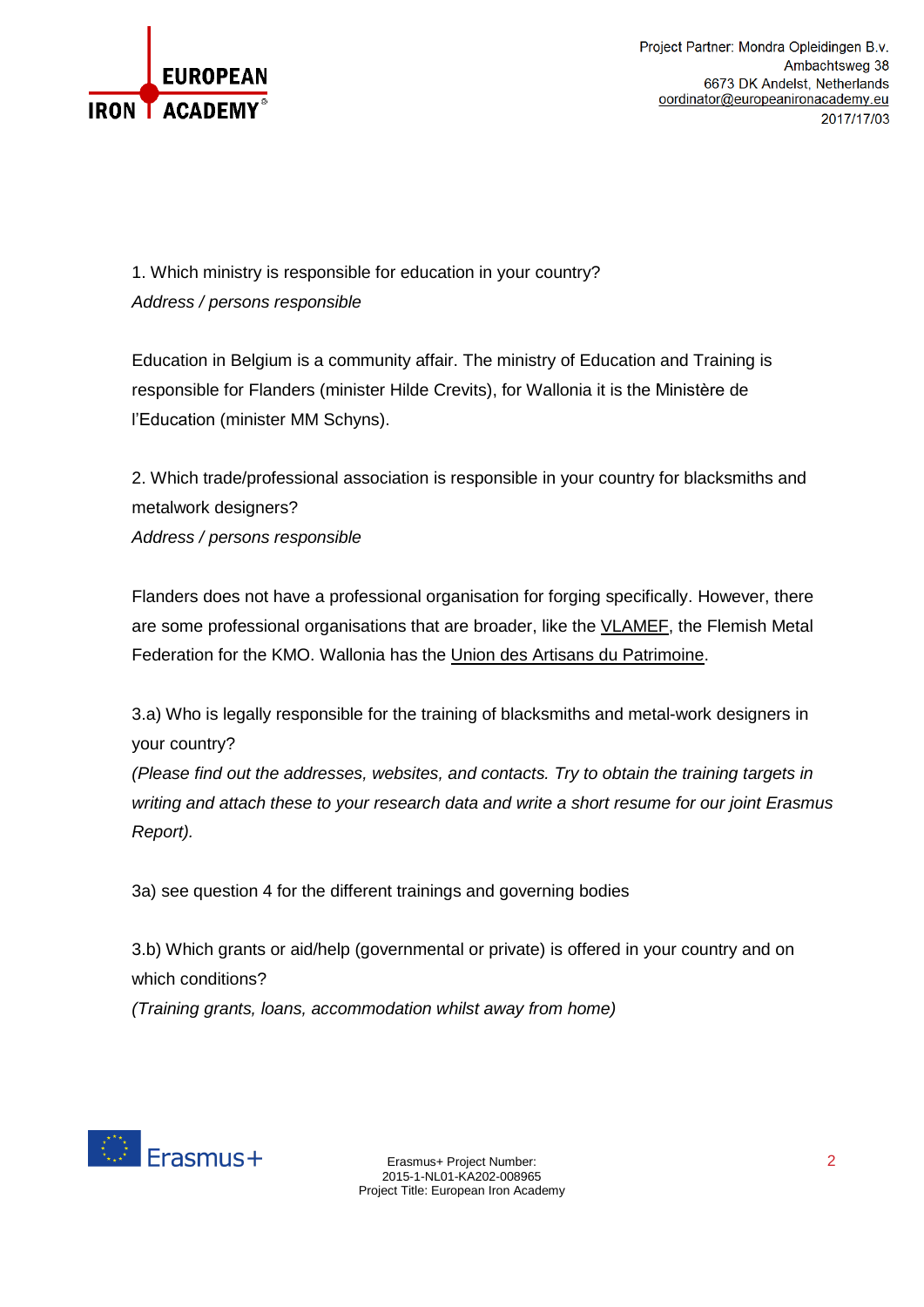

Project Partner: Mondra Opleidingen B.v. Ambachtsweg 38 6673 DK Andelst, Netherlands oordinator@europeanironacademy.eu 2017/17/03

3b) (unclear question)

4. Which schools (including schools financed by the government or private schools) in your country provide training/education for young blacksmiths and metalwork designers? *Address / persons responsible Which conditions have to be fulfilled to be accepted for training? Schooling – which certificates are necessary? Which EQF levels (from 1 to 8) are reached during training? Who issues the training certificates? Who conducts the practical and theoretical examinations?*

4) Academie voor Beeldende Kunsten Anderlecht (Community Education of the Flemish Community), department Artistic Craft Restoration-Conservation, KA Forging (director: Ivo Bryon, Dapperheidsplein 17, 1070 Anderlecht). Admission requirements: the student is at least 18 years old. The training team consists of teachers Peter De Beus and Philip Vercammen.

CVO Brussels, training [farrier,](http://www.cvobrussel.be/Opleidingen/Techniek/Hoefsmid.html) Materiaalstraat 67, 1070 Anderlecht (Dutch language GO! centre for adult education)

CVO Ghent (Centre for Adult Education), training ornamental iron smith (Martelaarslaan 13, 9000 Ghent). Admission requirements can be found at: [https://cvo.Ghent/inschrijven](https://cvo.gent/inschrijven)

Syntra Vlaanderen – Flemish Agency for Entrepreneurship Training (labour market related competence development for entrepreneurs and their employees). Training [ornamental](https://www.syntrawest.be/opleidingen/kunst_en_ambachten/antiek_restauratie_en_boek/kunstsmid.html) iron [smith](http://www.syntra-limburg.be/opleidingen/kunstsmid) and [farrier](http://www.syntra-limburg.be/opleidingen/hoefsmid) at Syntra West, training art smith and farrier Syntra Hasselt, training [forging](https://www.syntra-ab.be/opleidingen/smeden-tussen-hamer-en-aambeeld) Syntra AB

GOCA Opleidingcentrum voor Ambachten, training [metalworker/forging](http://www.goca-ambachten.be/nl/contact) (Piet Lampaert, Steenvoordelaan 16, 9050 Gentbrugge)



Erasmus+ Project Number: 3 2015-1-NL01-KA202-008965 Project Title: European Iron Academy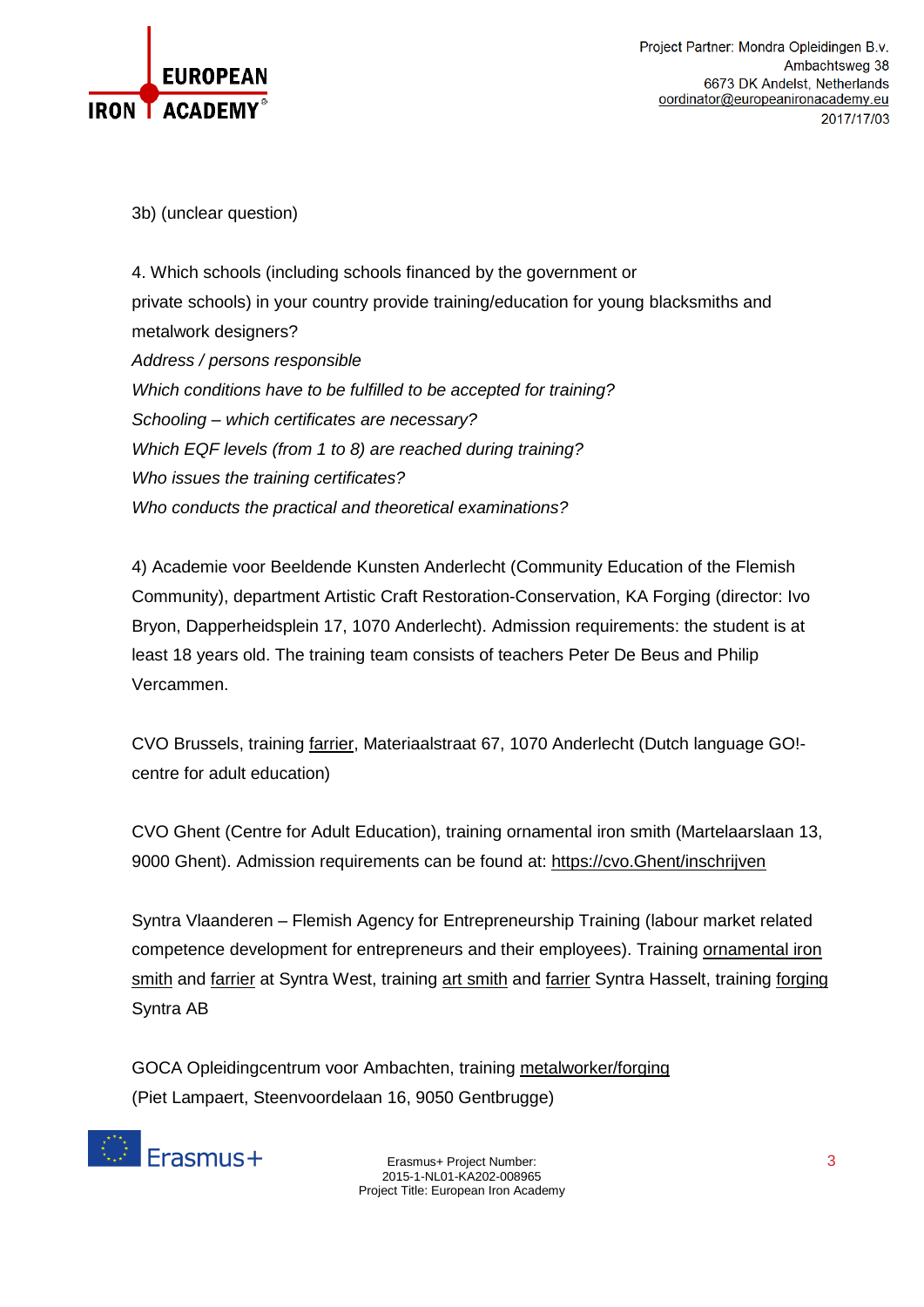

5. How does one become a blacksmith trainee, journeyman or a master craftsman? Occupational training in internet (investigate curriculum)? Who issues the certificates? *Address / persons responsible*

This multi-stage system does not exist in practice

6. Are there free schools, academies for blacksmiths and metalworkers? *(investigate curriculums) Address / persons responsible*

6) see question 4

7. Are there leading metalworker designers/companies (Stakeholders) in your country who take care of training and advanced education? (for example, who offer traineeships or support journeymen.) *Address / persons responsible*

Some smiths offer traineeships as part of a certain training

8. Are there any institutes, academies or schools in your country which take care of advanced education (special knowledge)? *(e.g. working with metal in the preservation of ancient buildings / architecture / tools/ construction/ historic techniques or methods / blacksmiths / carriage makers*

*Address / persons responsible*

At this stage there is no continuing education in forging. In 2016 IJzer en Vuur! vzw (a foundation) started a continuing training in art forging, with the support of the Platform voor



Erasmus+ Project Number: 4 2015-1-NL01-KA202-008965 Project Title: European Iron Academy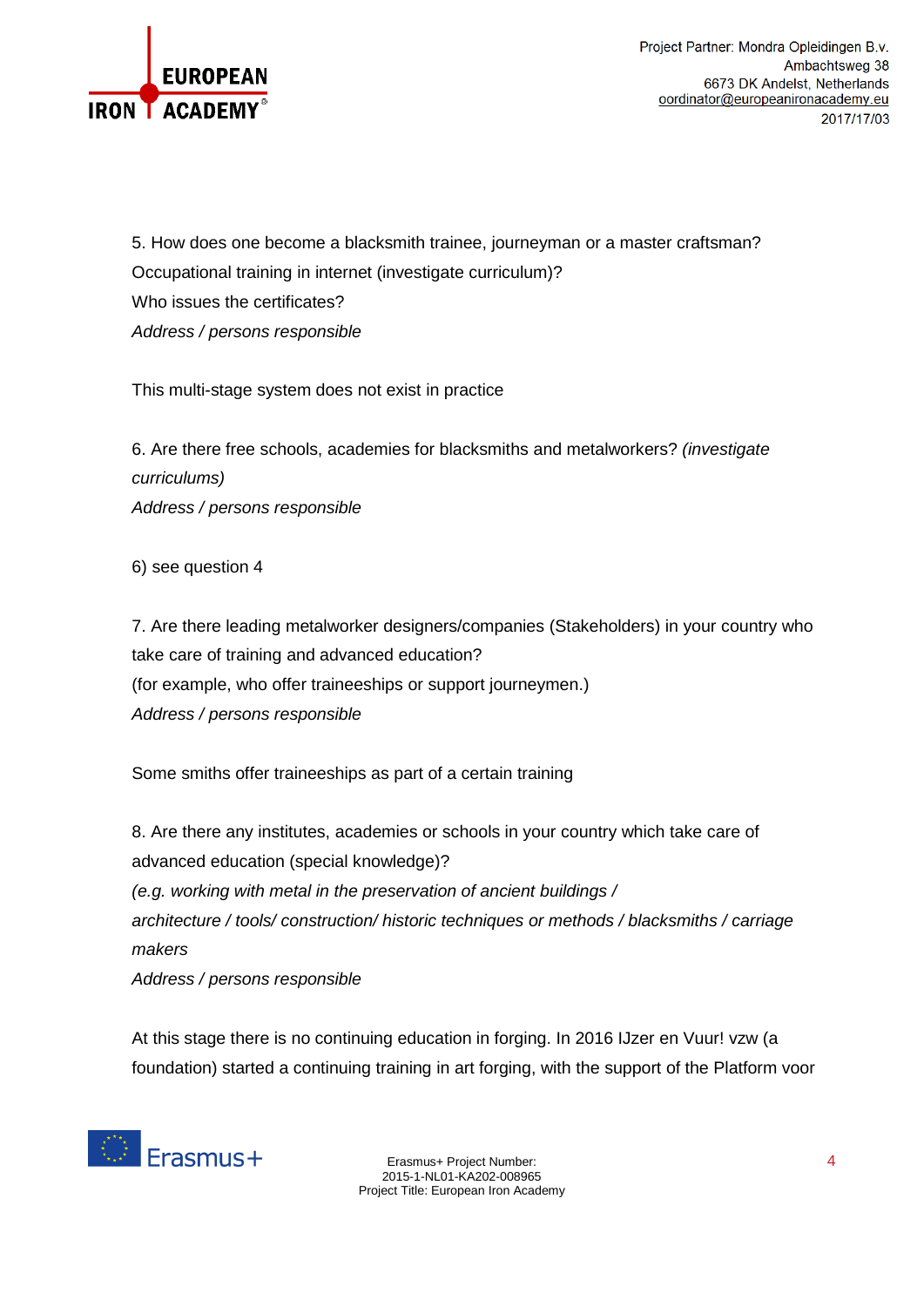

Opleiding en Talent. However, this is a private initiative that runs till 2018. Contact person: Michel Mouton, coordinator IJzer en Vuur! vzw, Ijskelderstraat 19, 1060 Brussels [\(info@ijzerenvuur.be\)](mailto:info@ijzerenvuur.be).

It is possible to do a specialisation in 'metals' at the University of Antwerp, faculty Design science, Department Heritage, department conservation-restoration (contact: Campus Mutsaard, Blindestraat 9, 2000 Antwerp).

9. Which networks are available nationally and internationally for black-smiths and metalworkers? *(e.g. Internet information platforms, discussion groups, free organisations etc.)*

**Ambachtelijke Smedersgilde België**, a membership organisation: [www.smedersgilde.be;](http://www.smedersgilde.be/) information platform www.kunstsmeden.be

10. Media: which printed text books and internet media are available in your country? *Address / persons responsible*

For a complete overview: see bibliography website **Ambachtelijke Smedersgilde België** (question 9)

11. Which technical literature is offered in your language? *Publishers / Addresses / persons responsible*

idem



Erasmus+ Project Number: 5 2015-1-NL01-KA202-008965 Project Title: European Iron Academy